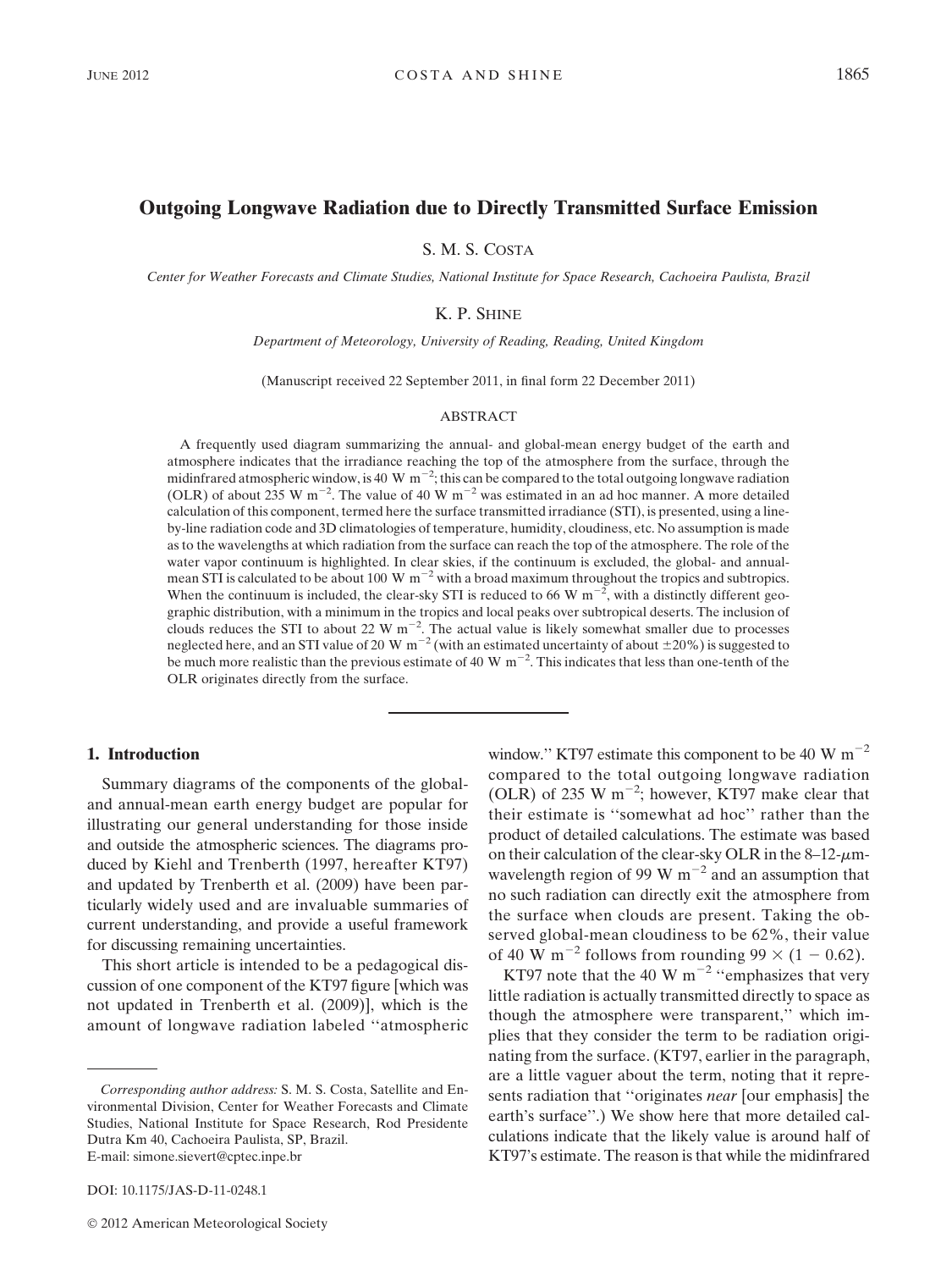atmospheric window is relatively transparent, it is not entirely so, primarily because of absorption by the water vapor continuum (e.g., Bignell 1970; Clough et al. 1989). The major component of the continuum in the window is the self-continuum (resulting from interactions between water vapor molecules) whose strength scales as the square of the vapor pressure. Hence its importance varies strongly with latitude and is particularly important in the tropics. KT97's calculations were based on a single atmosphere (a modified form of the U.S. Standard Atmosphere); while they did not account for any possible effects of this nonlinearity we will show that, in the global mean, it is not a serious source of error.

Presumably the reason why KT97, and others, have not explicitly calculated this term is that the methods of vertical integration of the radiative transfer equation in most radiation codes compute the net effect of surface emission and absorption and emission by the atmosphere, rather than each component separately. In the calculations presented here we explicitly calculate the upward irradiance at the top of the atmosphere due to surface emission: we will call this the *surface transmitted irradiance* (STI). We are not aware of any previous detailed global-scale calculations of the STI. We account for the spatial variation of this component and do not assume that the overcast sky component is zero. In addition, unlike KT97, we make no assumption as to the wavelengths at which radiation can reach directly reach space from the surface. Although the STI is indeed largely confined to the midinfrared window, the  $18-25$ - $\mu$ m region also becomes relatively transparent in drier atmospheres (e.g., Petty 2006).

## 2. Methods and data

Clear-sky STI  $(STI_{\text{clr}})$  is calculated by using the lineby-line model Reference Forward Model (RFM) version 4.22 (Dudhia 1997) in the wavenumber domain 10–3000 cm<sup>-1</sup> (wavelengths 3.33–1000  $\mu$ m) at a spectral resolution of 0.005  $cm^{-1}$ . The version of RFM used here incorporates the Clough–Kneizys–Davies (CKD) water vapor continuum model (version 2.4); although this has been superseded by the MT-CKD model, the changes in the midinfrared window (see, e.g., Firsov and Chesnokova 2010) are rather small and unlikely to change our estimate by more than 1 W  $\mathrm{m}^{-2}$ . The strength of the midinfrared continuum and its temperature dependence are in any case subject to revision as new measurements refine our understanding (e.g., Baranov et al. 2008).

Irradiances are calculated at a spatial resolution of  $10^{\circ}$  latitude and longitude using a climatology of annualmean profiles of pressure, water vapor, temperature, and

cloudiness described in Christidis et al. (1997). Although slightly dated, the global-mean column water amount is within about 1% of more recent climatologies. Carbon dioxide, methane, and nitrous oxide are assumed to be well mixed with mixing ratios of 365, 1.72, and 0.312 ppmv, respectively. Other greenhouse gases are not considered since their radiative forcing is less than  $0.4 \text{ W m}^{-2}$  (e.g., Solomon et al. 2007; Schmidt et al. 2010); we have performed an approximate estimate of the effect of 1 ppbv of chlorofluorocarbon 12 (CFC12) (to approximate the sum of all halocarbons in the atmosphere) on the  $STI_{\text{clr}}$  and the effect is less than 1%. Likewise, aerosols are not considered. It is the larger mineral dust particles that are more likely to have an impact in this spectral region; estimates of the impact of aerosol on the OLR are typically around  $0.5 \text{ W m}^{-2}$ (e.g., Schmidt et al. 2010). The impact on the STI will depend on, for example, the height of aerosol layers and the aerosol radiative properties and is likely a larger effect than the CFCs if they are mostly at lower altitudes; this is discussed further in section 4. The surface is assumed to have an emittance of unity.

To calculate the total STI, clouds needs to be included. We neglect any scattering in the longwave [see Costa and Shine (2006) for more discussion] so that the STI at wavenumber  $\nu$  is given by

$$
STI(\nu) = STI_{\text{clr}}(\nu) \left( 1 - \sum_{i=1}^{9} A_i \right)
$$

$$
+ \sum_{i=1}^{9} A_i STI_{\text{clr}}(\nu) \exp[-1.66k(\nu) \text{WP}_i],
$$

where A and WP respectively correspond to cloud amount and water path from the nine cloud types from the International Satellite Cloud Climatology Project (Rossow and Schiffer 1999). The mass absorption coefficient  $k(v)$  is calculated using standard Mie scattering code assuming a lognormal distribution of cloud droplet sizes for water clouds and using Fu et al. (1998) for ice clouds. The irradiance field is assumed to be diffuse, and so a standard diffusivity parameter of 1.66 is adopted. Clearly a more sophisticated approach to modeling the STI component through cloud could be adopted; however, our method is considerably more complex than that of KT97 and, in any case, it will be shown that clear skies dominate the total STI.

## 3. Results

We first illustrate the STI using a single STI<sub>clr</sub> globalmean profile, constructed from the 3D climatology. Figure 1a shows three components of the longwave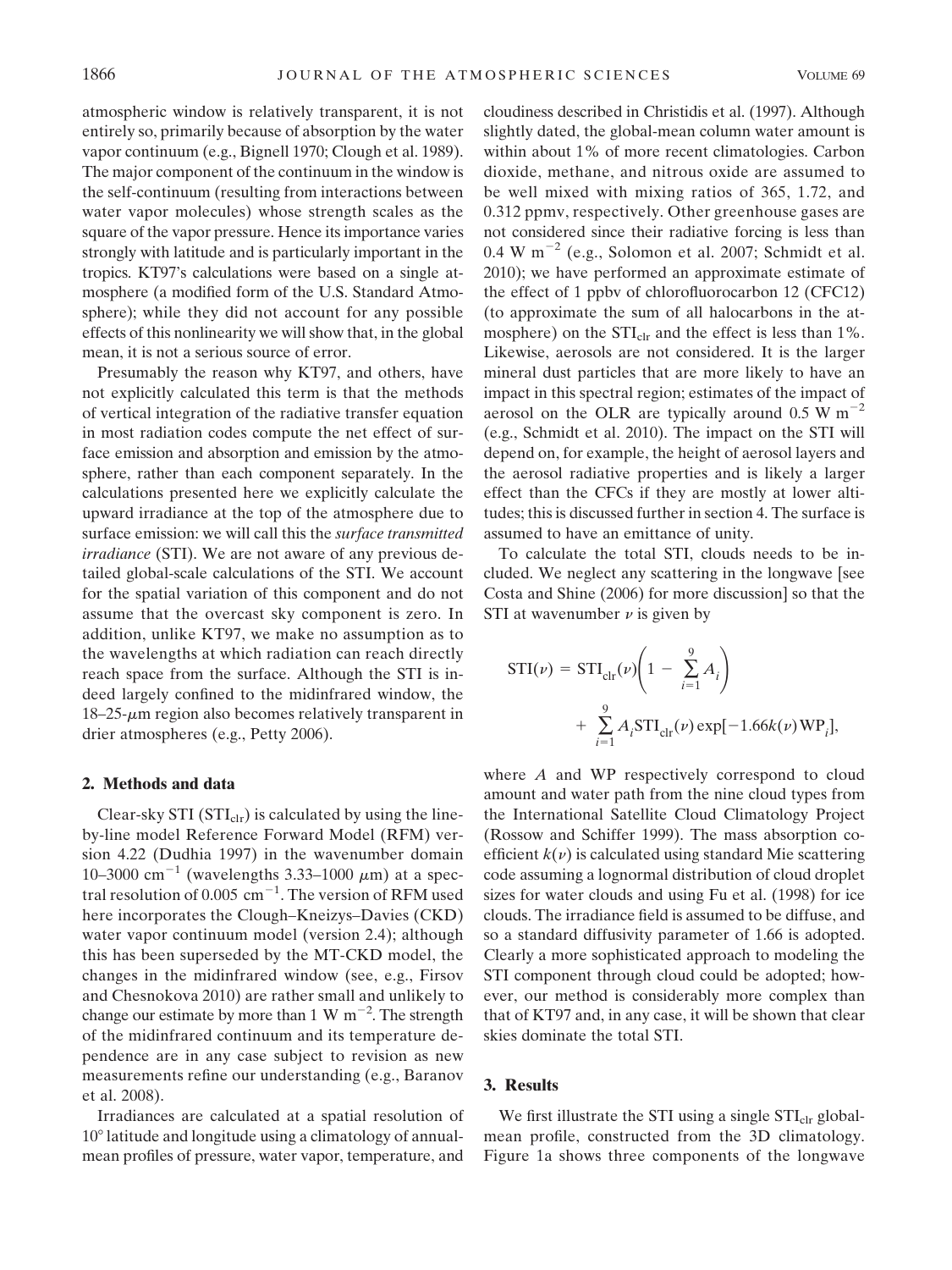

FIG. 1. Spectral distribution of the clear-sky Earth Radiation Budget components  $\left[W \, m^{-2} \, (cm^{-1})^{-1}\right]$  using a global-mean atmosphere. (a) Longwave irradiance emitted by surface  $B_\nu(T_{\text{stc}})$  assuming it to be a blackbody, the outgoing longwave radiation ( $OLR_{\text{clr}}$ ), and surface transmitted irradiance including the water vapor continuum  $[STI_{\text{clr}}$  (cont)]. (b) As in (a), over a smaller wavenumber interval, but includes, instead of  $OLR_{\text{clr}}$ , the surface transmitted irradiance when the water vapor continuum is excluded  $STI_{\text{clr}}(w/o \text{ cont})$ .

radiation budget as function of wavenumber: surface emitted irradiance (given by the Planck function, because we assume the surface to be a blackbody) (dashed line), the upward irradiance at the top of the atmosphere derived using RFM, including the absorption and emission by the atmosphere (solid line), and the  $STI_{\text{clr}}$  (gray bars). The spectrally integrated irradiance emitted by the surface is about 386 W m<sup>-2</sup>, of which 65 W m<sup>-2</sup> is  $STI_{\text{clr}}$ . The OLR is about 259 W m<sup>-2</sup>, indicating that the net effect of emission and absorption by atmospheric gases is to contribute 194 W  $m^{-2}$  to the OLR.

Figure 1a shows clearly that, for the global mean profile, the STI is predominantly through the midinfrared window (as assumed by KT97), which is shown in more detail in Fig. 1b. However, it is also clear from the difference between the dashed line and the gray bars that a considerable proportion (around 50% at 800  $\text{cm}^{-1}$ ) of the radiation leaving the surface is absorbed by the atmosphere even in this window. To illustrate the role of the water vapor continuum, the black bars in Fig. 1b show STI<sub>clr</sub> when the continuum is turned off. In the absence of continuum absorption, almost all surface emitted radiation reaches the top of the atmosphere through the atmospheric window, except in the ozone bands near  $1000 \text{ cm}^{-1}$ . In addition, when the continuum is excluded, a contribution to the STI<sub>clr</sub> can be seen in Fig. 1b, at 500–600  $\text{cm}^{-1}$ , outside of what is normally termed the window. In this no-continuum case the  $STI_{\text{clr}}$  is 96 W m<sup>-2</sup> (quite close to KT97's estimate of 99 W m<sup> $-2$ </sup>), which is 50% greater than the case when the continuum is included (65 W m<sup>-2</sup>).

Figure 2 shows the geographical distribution of annual-mean STI<sub>clr</sub> without and with the continuum and

then including clouds.  $STI_{\text{clr}}$  (Fig. 2a) when neglecting the continuum is highest in the tropics and subtropics, peaking at 124 W  $m^{-2}$ , and decreases toward the poles to around 70 W  $m^{-2}$ . When the continuum is included (Fig. 2b), there is a marked change in the geographical distribution. The minimum is now in the tropics, with values falling as low as 37 W  $\text{m}^{-2}$ , with local maxima away from the equator, most notably in subtropical desert regions. The continuum absorption is so strong in the tropics that  $STI_{\text{clr}}$  in polar regions (which is only modestly influenced by the continuum) is typically 40% higher than the tropical values.

Figure 3 shows the zonal and annual mean of the  $STI_{\text{clr}}$  to emphasize the role of the continuum. The STI<sub>clr</sub> neglecting the continuum (dash-dotted line) is generally more than 80 W  $m^{-2}$  at all latitudes, with maxima in the northern subtropics (mostly associated with the Sahara desert), but with little latitudinal gradient throughout the tropics and subtropics; the tropical values are reduced by more than 50% when the continuum is included (dashed lines). The effect of the continuum clearly diminishes outside of the tropics and is responsible for only around a  $10\%$  reduction in  $STI_{\text{clr}}$  at high latitudes.

Interestingly, these more detailed calculations yield global-mean values of  $STI_{\text{clr}}$  of 66 and 100 W m<sup>-2</sup>, with and without the continuum, very close to the values (65 and 99 W  $m^{-2}$ ) computed using the single global-mean profile, in spite of the potential nonlinearities due to the vapor pressure–squared dependence of the selfcontinuum.

It is emphasized that the impact of the continuum on the OLR is much smaller than its impact on  $STI_{\text{clr}}$ .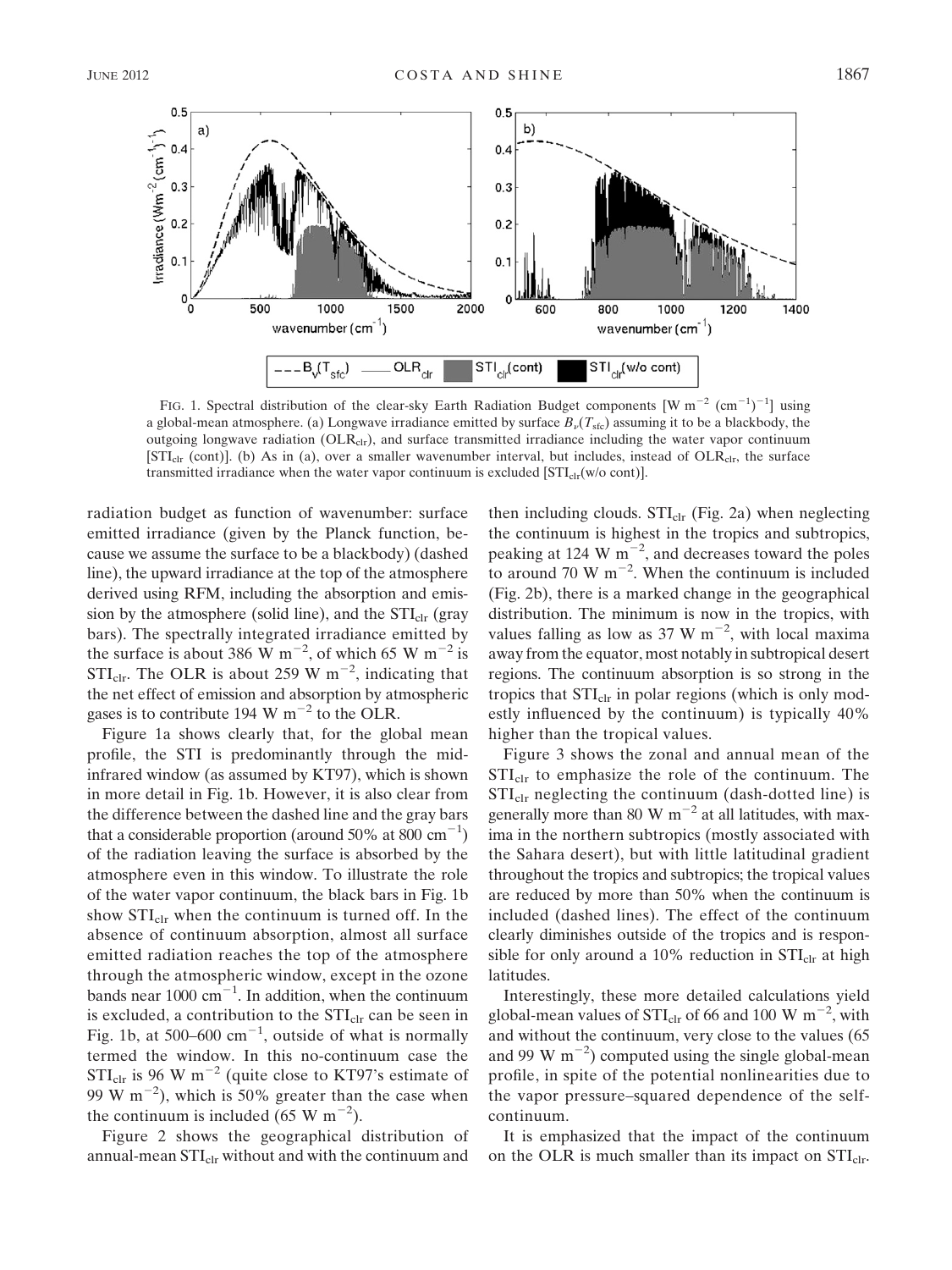

FIG. 2. Geographical distribution of the annual-mean surface transmitted irradiance (W m<sup>-2</sup>) for (a) clear skies without the continuum, (b) clear skies with the continuum, and (c) cloudy skies. Above each panel, the minimum, maximum, and global-mean values are shown.

For the OLR, the reduction in the irradiance reaching the top of the atmosphere directly from the surface (i.e., the STI) due to the continuum is largely compensated by increased atmospheric emission by the continuum. In our calculations, the annual- and global-mean OLR<sub>clr</sub> is 271 W  $m^{-2}$  without and 262 W  $m^{-2}$  with the continuum, broadly consistent with the tabulated values in Ellingson et al. (1991). Figure 4 shows the zonal- and annual-mean impact of the continuum on the  $OLR_{\text{clr}}$ (together with the observed Earth Radiation Budget Experiment (ERBE) OL $R_{\text{clr}}$  for comparison; see, e.g.,

Barkstrom et al. 1989). The effect of the continuum peaks at around 14 W  $m^{-2}$  near the equator, compared with the impact on  $STI_{\text{clr}}$  of around 70 W m<sup>-2</sup> (see Fig. 3). In relative terms, the effect of the continuum is much smaller for the  $OLR_{clr}$  (8% reduction) than for  $STI_{clr}$ (32% reduction).

When including clouds, the STI is reduced further (Fig. 2c) because clouds absorb strongly throughout the infrared window. In regions of high cloud amount, such as the midlatitude storm tracks, the STI is reduced from a clear-sky value of 70 W  $m^{-2}$  to less than 10 W  $m^{-2}$ .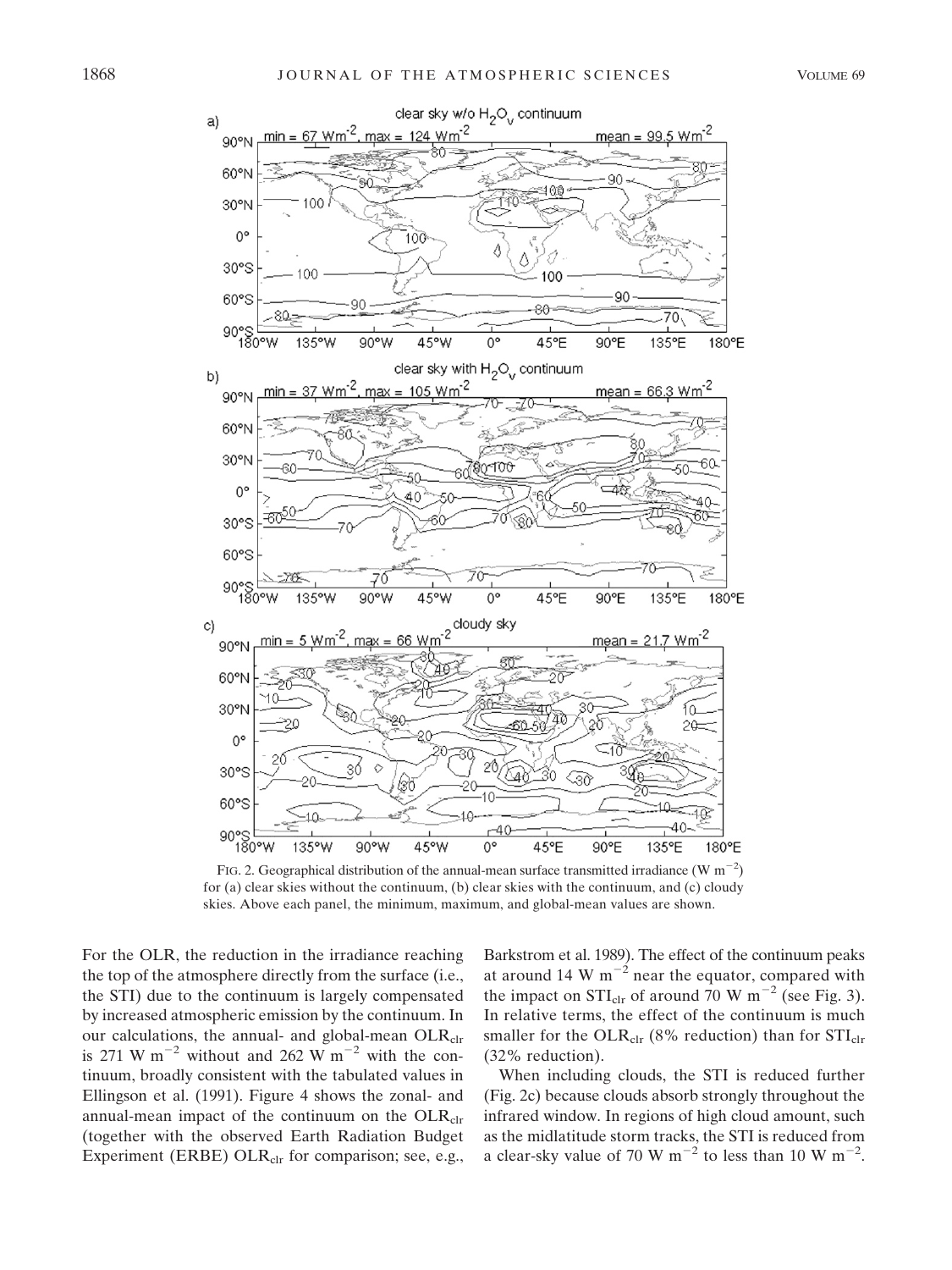

FIG. 3. Zonal and annual mean of the clear-sky surface transmitted irradiance  $(W m^{-2})$  with (solid line) and without (dashed line) the water vapor continuum.

As expected, values are less affected in desert regions. The subtropics are now the main source of the globalmean STI. The effect of clouds is to reduce the STI from its clear-sky value of 66 W  $m^{-2}$  by two-thirds to a value of about 22 W  $m^{-2}$ . Indeed, just considering global means, had we adopted KT97's assumption that overcast regions contribute nothing to the STI, then, using Rossow and Schiffer's (1999) global and annual-mean cloud amount of 67% and an STI<sub>clr</sub> value of 66 W m<sup>-2</sup>, this would have yielded almost exactly our cloudy-sky value.

# 4. Discussion

This study presents what we believe to be the most detailed estimate of the surface contribution to the clear and cloudy-sky OLR. This contribution is called the surface transmitted irradiance (STI). The global- and annualmean STI is found to be 22 W  $\text{m}^{-2}$ . The purpose of producing the value is mostly pedagogical and is stimulated by the value of 40 W  $m^{-2}$  shown on the often-used summary figures produced by KT97 and Trenberth et al. (2009).

The key reason for the difference between our and KT97's values is their assumption that all of the clear-sky radiation at the top of the atmosphere in the  $8-12-\mu m$ window originated from the surface; we show that the opacity associated with the water vapor continuum in the  $8-12$ - $\mu$ m window significantly reduces the clear-sky STI (globally by around 30% compared to a no-continuum value, and even more in moist tropical regions). Our work has also shown that other assumptions used by KT97, including the use of a single global-mean profile, the assumption that the contribution to the STI in overcast regions is negligible and that the STI is predominantly in the 8–12- $\mu$ m window are, at least for the global mean, well justified.

Our value could be refined by including, for example, other components (halocarbons, aerosols), different



FIG. 4. (a) Zonal- and annual-mean clear-sky outgoing longwave radiation (OLR) (W  $m^{-2}$ ) observed by ERBE (solid line) and calculated with the continuum (dashed line) and without it (dot-dashed). (b) The continuum minus no-continuum difference in the OLR.

representations of the water vapor continuum, and scattering and inhomogeneities in clouds. The impact of aerosols may be quite large. Schmidt et al. (2010) give a top-of-atmosphere forcing value of 0.5 W  $\text{m}^{-2}$ . Assuming that the aerosol is mostly at low altitude and given that we find the continuum causes a change in  $STI_{\text{clr}}$ several times larger than the  $OLR_{clr}$ , by analogy the effect of aerosols on STI may be of order  $1-2 \text{ W m}^{-2}$ . Our assumption that the surface emits as a blackbody could also be examined, using emerging datasets on the spectral variation of the surface emittance (which can deviate significantly from unity and be as low as 0.75 in the 1000–1200-cm<sup>-1</sup> spectral region, in desert regions; e.g., Zhou et al. 2011; Vogel et al. 2011). Some decision would need to made, then, as to whether or not infrared radiation reflected by surfaces with emittances less than zero should be included in the STI term as this reflection partially compensates for the reduced emission. Although locally important, the effect of nonunity emittances on the global-mean STI is likely to be only a few percent.

Our value could also clearly be refined by using more modern climatologies of (in particular) water vapor and cloudiness and by performing calculations at high spatial and temporal resolution. We do not expect the globalmean STI to be significantly sensitive to the spatial and temporal resolution, given that we found that the STI derived using the single global-mean profile differed little from our more detailed calculation. Recent estimates of global-mean total column water vapor have not deviated more than around 5% from ''textbook'' values of about 25 kg  $m^{-2}$  (e.g., Sudradjat et al. 2005) although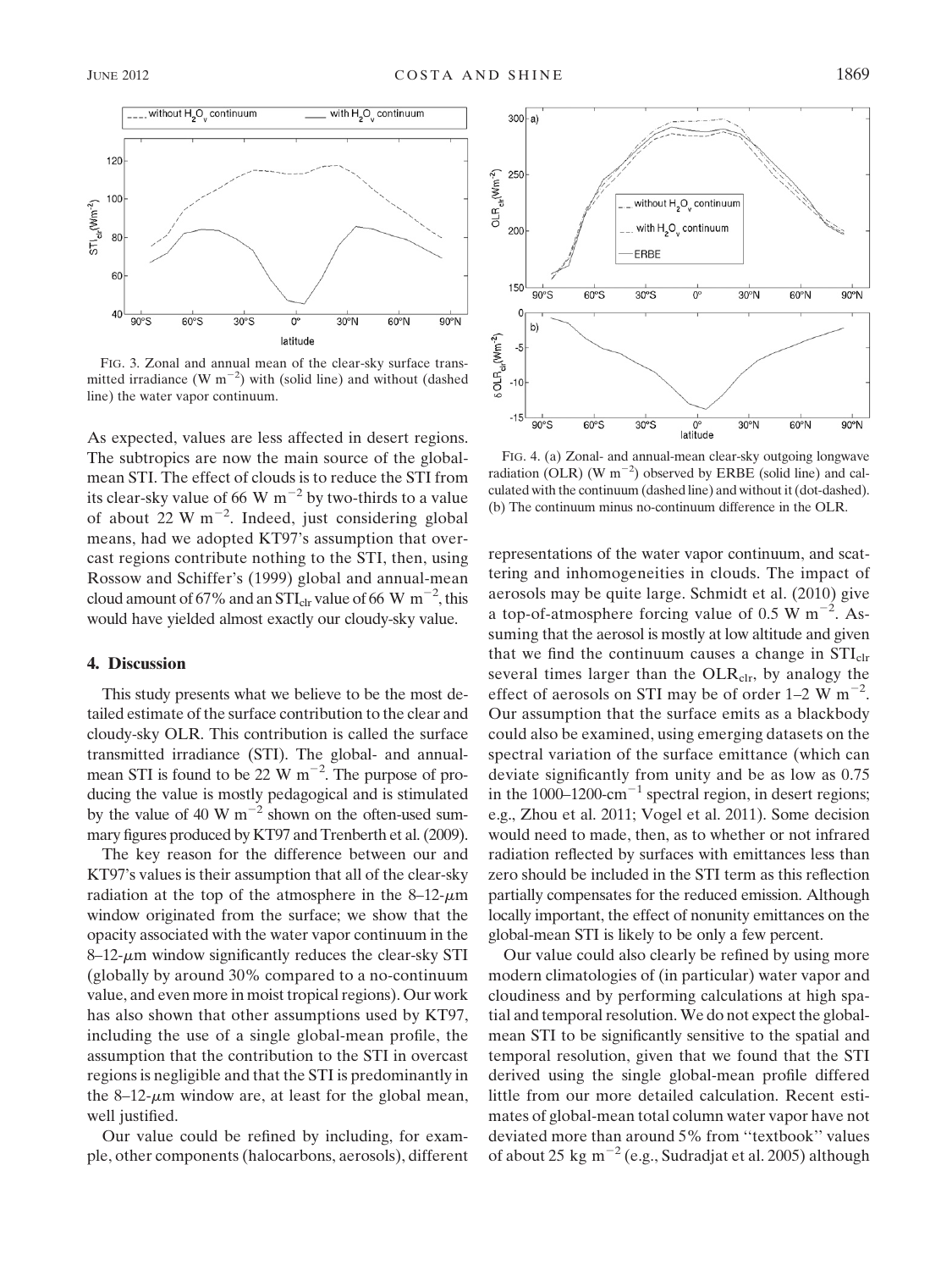differences in the details of the distribution are larger. Cloudiness is likely a larger source of error in our calculations because of the inherent difficulties in producing and evaluating global cloud climatology products (see, e.g., Kahn et al. 2008). Stubenrauch et al. (2009) estimate, using a preliminary assessment of nine global cloud climatologies, that the true global-mean cloud amount is 70%  $\pm$  5%; if it is assumed that no STI originates from cloudy regions (see section 3), then the consequent uncertainty in the clear-sky fraction translates into an uncertainty of STI of about  $\pm 20\%$ .

Given the neglect of other gases and aerosols, and of nonunity emittances, we argue that our derived value is likely to be an overestimate of the true value. Hence we recommend that in any updates to summary energy budget figures, a rounded-down value of 20 W  $\text{m}^{-2}$  for the STI be used, with an estimated uncertainty of about 20% mostly due to clouds. For clear skies, 65 W  $\text{m}^{-2}$  is probably an appropriate value. It would be less ambiguous to label this component as something like ''emission from surface'' rather than ''atmospheric window'' as was done in KT97 to make it clear that the term refers to where in the climate system the energy originates (i.e., from the surface) rather than the wavelength region in which it originates (the atmosphere and clouds also emit irradiance in the window and the 20 W  $\text{m}^{-2}$  does not represent this emission).

Within the context of the KT97 energy-balance type of figures, any adjustment in one quantity necessitates a consideration of how other components in the same figure may be affected. Since the OLR  $[235 \text{ W m}^{-2} \text{ in}$ KT97 and 239 W  $m^{-2}$  in Trenberth et al. (2009)] and the longwave cloud radiative forcing  $(30 \text{ W m}^{-2})$  are reasonably well constrained by observations, we recommend that the "loss" of 20 W  $m^{-2}$  from the STI term means that the term labeled by KT97 as ''emitted by atmosphere'' should be increased from 165 to 185 W  $m^{-2}$ in KT97 and from 169 to 189 W  $m^{-2}$  in Trenberth et al. (2009). We note that Trenberth and Fasullo (2012), in a recent update to their energy balance diagram, already adopt our value of 22 W  $m^{-2}$ , and they give a value of 187 W  $m^{-2}$  for the "emitted by atmosphere" term.

Acknowledgments. KPS acknowledges support from the NERC/EPSRC consortium CAVIAR. We thank the reviewers for their comments.

#### **REFERENCES**

Baranov, Y. I., W. J. Lafferty, Q. Ma, and R. H. Tipping, 2008: Water-vapor continuum absorption in the 800–1250  $cm^{-1}$ spectral region at temperatures from 311 to 363 K. J. Quant. Spectrosc. Radiat. Transfer, 109, 2291–2302, doi:10.1016/j.jqsrt. 2008.03.004.

- Barkstrom, B., and Coauthors, 1989: Earth Radiation Budget Experiment (ERBE) archival and April 1985 results. Bull. Amer. Meteor. Soc., 70, 1254-1262.
- Bignell, K. J., 1970: The water-vapour infra-red continuum. Quart. J. Roy. Meteor. Soc., 96, 390–403.
- Christidis, N., M. D. Hurley, S. Pinnock, K. P. Shine, and T. J. Wallington, 1997: Radiative forcing of climate change by CFC-11 and possible CFC replacements. J. Geophys. Res., 102, 19 597–19 609.
- Clough, S. A., F. X. Kneizys, and R. W. Davies, 1989: Line shape and the water vapor continuum. Atmos. Res., 23, 229–241.
- Costa, S. M. S., and K. P. Shine, 2006: An estimate of the global impact of multiple scattering by clouds on outgoing long-wave radiation. Quart. J. Roy. Meteor. Soc., 132, 885–895, doi:10.1256/ qj.05.169.
- Dudhia, A., 1997: Reference Forward Model v3 software user's manual. Tech. Rep. ESA POMA-OXF-GS-0003, European Space Agency, 89 pp.
- Ellingson, R. G., J. Ellis, and S. Fels, 1991: The intercomparison of radiation codes used in climate models: Long wave results. J. Geophys. Res., 96 (D5), 8929–8953.
- Firsov, K. M., and T. Y. Chesnokova, 2010: Sensitivity of downward long-wave radiative fluxes to water vapor continuum absorption. Atmos. Oceanic Opt., 23, 462–468, doi:10.1134/S1024856010060059.
- Fu, Q., P. Yang, and W. B. Sun, 1998: An accurate parameterization of the infrared radiative properties of cirrus clouds for climate models. J. Climate, 11, 2223–2237.
- Kahn, B. H., and Coauthors, 2008: Cloud type comparisons of AIRS, CloudSat, and CALIPSO cloud height and amount. Atmos. Chem. Phys., 8, 1231–1248.
- Kiehl, J. T., and K. E. Trenberth, 1997: Earth's annual global mean energy budget. Bull. Amer. Meteor. Soc., 78, 197–208.
- Petty, G. W., 2006: A First Course in Atmospheric Radiation. Sundog Publishing, 460 pp.
- Rossow, W. B., and R. A. Schiffer, 1999: Advances in understanding clouds from ISCCP. Bull. Amer. Meteor. Soc., 80, 2261–2287.
- Schmidt, G. A., R. A. Ruedy, R. L. Miller, and A. A. Lacis, 2010: Attribution of the present-day total greenhouse effect. J. Geophys. Res., 115, D20106, doi:10.1029/2010JD014287.
- Solomon, S., D. Qin, M. Manning, M. Marquis, K. Averyt, M. M. B. Tignor, H. L. Miller Jr., and Z. Chen, Eds., 2007: Climate Change 2007: The Physical Science Basis. Cambridge University Press, 996 pp.
- Stubenrauch, C., and Coauthors, 2009: Assessment of global cloud climatologies. GEWEX Newsletter, No. 19, International GEWEX Project Office, Silver Spring, MD, 6–7. [Available online at http://www.gewex.org/images/Feb2009.pdf.]
- Sudradjat, A., R. R. Ferraro, and M. Fiorino, 2005: A comparison of total precipitable water between reanalyses and NVAP. J. Climate, 18, 1790–1807.
- Trenberth, K. E., and J. T. Fasullo, 2012: Tracking earth's energy: From El Niño to global warming. Surv. Geophys., doi:10.1007/ s10712-011-9150-2, in press.
- -, and J. Kiehl, 2009: Earth's global energy budget. Bull. Amer. Meteor. Soc., 90, 311–323.
- Vogel, R. L., Q. Liu, Y. Han, and F. Weng, 2011: Evaluating a satellite-derived global infrared land surface emissivity data set for use in radiative transfer modeling. J. Geophys. Res., 116, D08105, doi:10.1029/2010JD014679.
- Zhou, D. K., A. M. Larar, X. Liu, W. L. Smith, L. L. Strow, P. Yang, P. Schlüssel, and X. Calbet, 2011: Global land surface emissivity retrieved from satellite ultraspectral IR measurements. IEEE Trans. Geosci. Remote Sens., 49, 1277–1290.